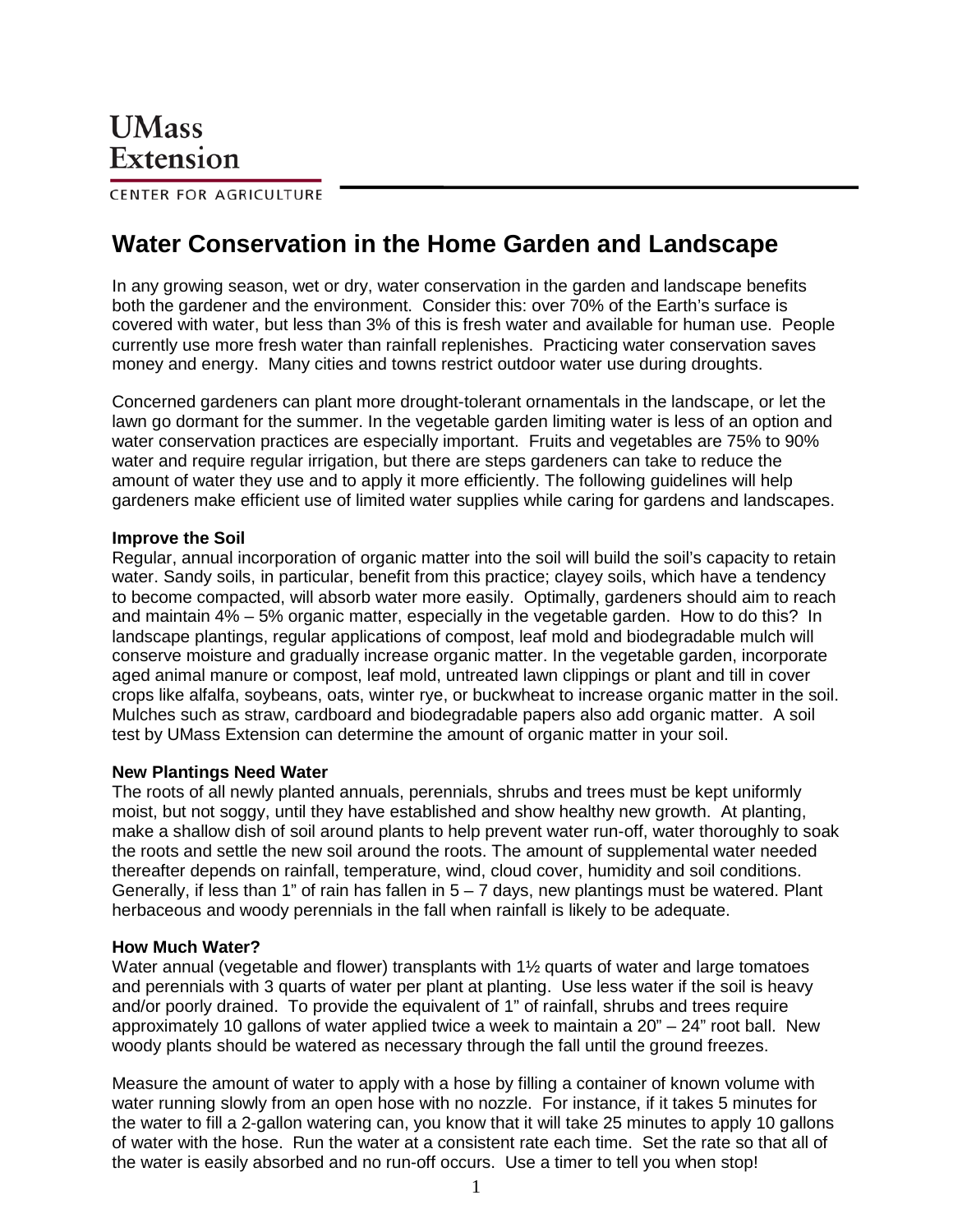The root balls of shrubs and trees will tend to dry out more quickly than the surrounding backfilled soil; keep the plant's root mass moist. For woody plants, check soil moisture to a depth of 12" by gently probing with a spade. Feel for moisture with your fingers.

# **Water Wisdom**

- Check soil moisture by physical inspection.
- Avoid frequent, light sprinkling.
- Water slowly to avoid runoff. Water must penetrate deeply to establish healthy roots.
- Consider attaching a timer to your hose, or soaker hoses, so that water will shut off automatically.
- Account for rainfall and weather conditions.
- Heavy soils need less water; sandy soils need more.

## **Practice Conscientious Watering**

Watch plants carefully and physically examine the soil with your fingers to determine when garden plants and grass need to be watered. For annual plants and newly planted perennials if the top 2" of soil are dry, or if you see plants wilting especially early in the morning, it's time to water. Water until the top 5" – 6" of soil around the plants becomes damp. Water all plants and lawns according to need, not necessarily according to a set schedule. Keep in mind that some plants such as annual flowers, cabbages, tomatoes, squash and grass may wilt during the onset of hot, sunny weather especially in mid-day, despite adequate watering. As the sun wanes, they should recover and will acclimate gradually to the heat stress.

A plant can only use water that comes in contact with its roots, not its leaves. To water trees and shrubs use a hose without a nozzle and allow the water to flow slowly for the requisite amount of time. Use soaker hoses or drip irrigation instead of spray nozzles or sprinklers where possible. Soaker hoses are inexpensive and readily available. Made of porous material, they allow water to seep out along the hose length at a slow rate, which can reduce water use by up to 50%. Overhead spray watering can spread water to pathways and areas not used by plants whereas drip irrigation directs water where it is needed.

Water your landscape in sections. Concentrate on each area individually for maximum benefit. Water sufficiently and then don't water again until physical inspection indicates that the area has become dry enough to water. Apply water during cooler morning hours when it is less likely to evaporate and direct water to the roots of the plant, where it is needed.

Take care not to over-water. Too much water can kill plants; soil should never be soggy. Roots need air as well as water. A damp environment can favor diseases and pests such as slugs, snails and earwigs. Too much water during the ripening period of fruits and vegetables such as tomatoes, melon and sweet corn can impair flavor and quality by reducing sugar content.

### **Watering Lawns**

Keep newly seeded grass areas consistently moist until an even stand of seedling growth has established. Avoid water run-off. A thin layer of straw over the planting will help shade emerging seedlings and retain moisture. Decrease the amount of water gradually to encourage deeper rooting.

Thereafter, watch the soil and plant conditions; water as needed rather than according to a preset schedule. Frequent lawn watering often encourages shallow rooting and may increase susceptibility to disease and stress injury. To conserve water and avoid over watering, lawns should be watered just before the development of wilting and drought. Careful observation and experience will help you determine when to water.